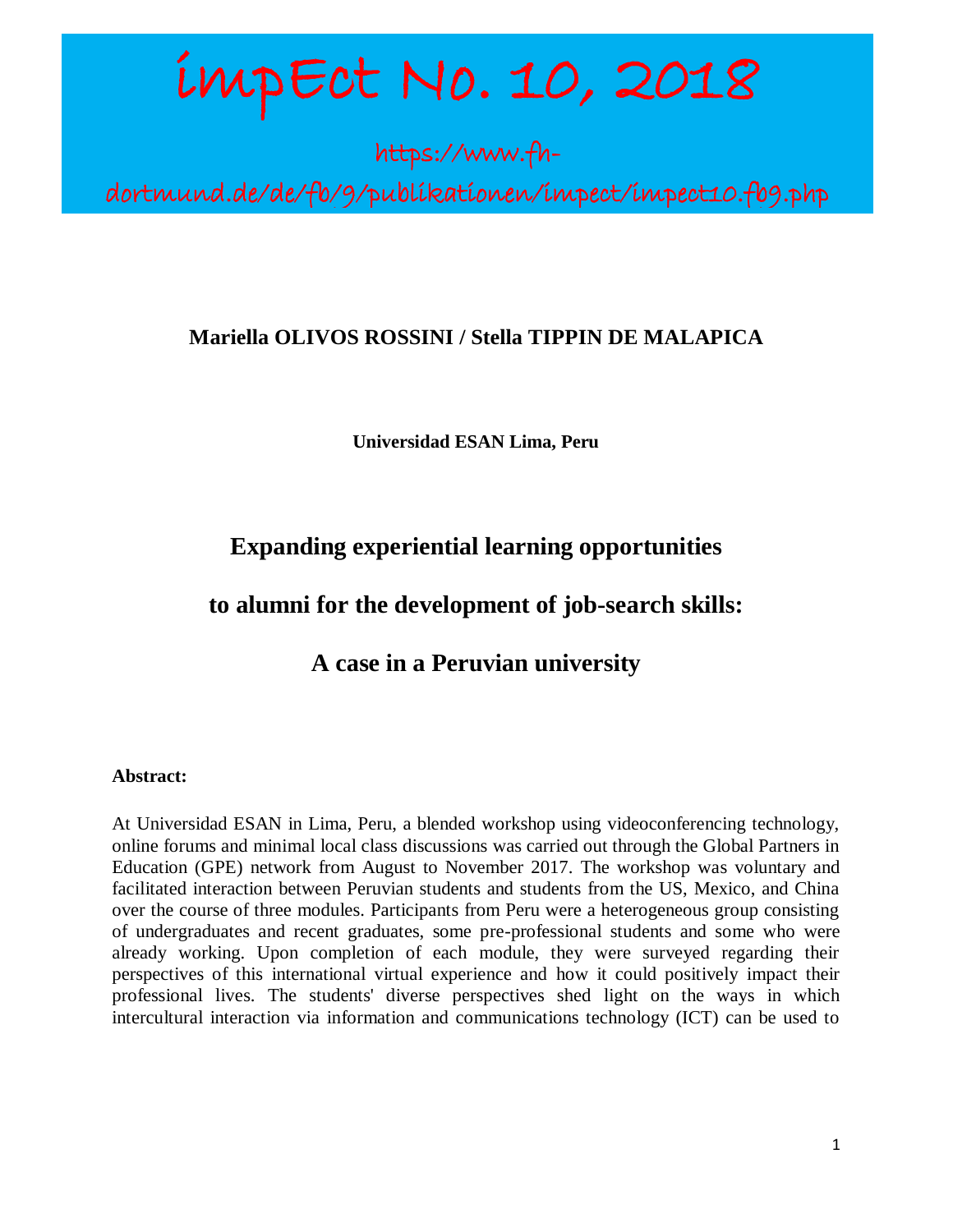increase participants' future professional success due to the principles of acquiring new skills and improving employability. 1

## **Introduction**

Educators and organizational leaders at institutions of higher education are concerned with the professional profile of their graduates and how well this profile matches the skills that companies and organizations are currently demanding in the labor market, as this has important implications for graduates' employability. However, in order to make sure students acquire these employability skills at the highest levels possible, it must be taken into account what pedagogical methodologies and learning experiences should be employed.

The Organisation for Economic Co-operation and Development (OECD) has stressed that higher education should do more to emphasize student engagement in interdisciplinary activities and immersive interactive real-time learning experiences (Link-you Report on Best Practices, 2017). The aim of these activities, according to the OECD, is to support students' learning of communication in an intercultural context and to prepare them for the requirements of the current globalized job market.

This exploratory case study discusses the results of a voluntary intercultural skills workshop in which both undergraduate students and recent alumni, some already working and some not, participated in videoconferencing sessions with students from universities in three other countries. First, the situational and institutional context is explained, followed by a review of the relevant literature. Next, the results of a post-module workshop survey are analyzed for relevant

 $\overline{\phantom{a}}$ 1 Mariella Olivos Rossini is Professor of Intercultural Management and International Business and Associate Director of the Undergraduate Programs at Universidad ESAN in Lima, Peru. In addition, she is a Board Member of the Global Partners in Education Journal and Executive Coordinator at CLADEA (The Latin American Council of Management Schools). She holds a PhD from Universiteit van Tilburg in the Netherlands, an MS in Economics from Universidad Nacional Agraria La Molina in Peru, an MBA from Université du Quebec in Canada, and a BS in Economics from Pontificia Universidad Católica del Perú in Peru. Email: molivos@esan.edu.pe

Stella Tippin de Malpica teaches courses in Intercultural Management, Organizational Psychology, and English at Universidad ESAN in Lima, Peru. She holds an MA in Latin American Studies with a specialization in Andean Studies from University of Florida in the United States and a BA in Spanish and Communication with concentrations in intercultural communication and professional writing from Spring Arbor University in the United States. Email: stippin@esan.edu.pe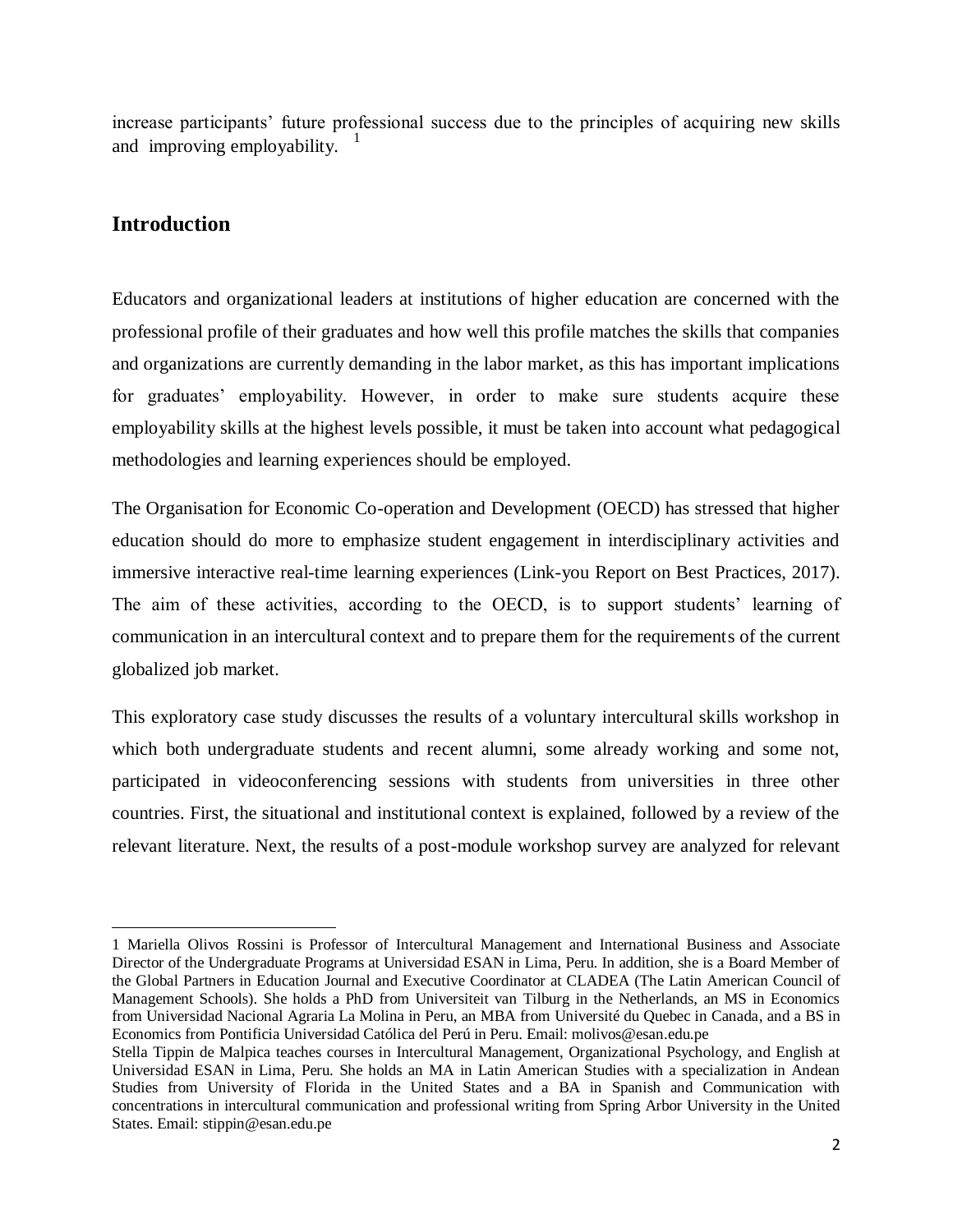and applicable findings. These findings are then discussed and connected to a broader context, and recommendations for future educational application are provided.

#### **Case Context**

Ever since 2009, Universidad ESAN in Lima, Peru has been a part of the Global Partners in Education (GPE) network. GPE is an organization that includes around 45 member universities from 25 nations around the world (Global Partners in Education, n.d.; Global Partners in Education, 2018). These universities participate in the Global Understanding (GU) Program, in which students participate in a semester-long course in which they videoconference with students from other nations about cultural differences so that, according to the GPE website, they can "develop intercultural communication skills, learn to value others' perspectives and acquire strategies for effectively working together to complete projects" (Global Partners in Education, n.d.).

A typical GU semester consists of three videoconferencing "links" with three different partner universities. Each link typically lasts three to four weeks, during which students discuss various aspects of their respective cultures: university life, family and cultural traditions, the meaning of life and religion, and stereotypes and prejudice (Global Partners in Education, n.d.; Global Partners in Education, 2017). A link culminates with the presentation of collaborative projects carried out in groups of students from both universities. The weeks that the GU class is not linking with another university it typically spends discussing theoretical frameworks related to intercultural communication and interaction, international business, and the culture of the university's home country.

By August of 2017, ESAN had been participating in the GPE program for eight years, and it was decided that the GU experience, called "Global Environment for Business" at ESAN, should be offered on an experimental basis to recent alumni as well as traditional undergraduates. With this end, the Monday-Wednesday evening section of Global Environment for Business was opened as a voluntary workshop instead of as a traditional course. The workshop would consist of three "modules," which correspond exactly to the three scheduled GU links. In other words, workshop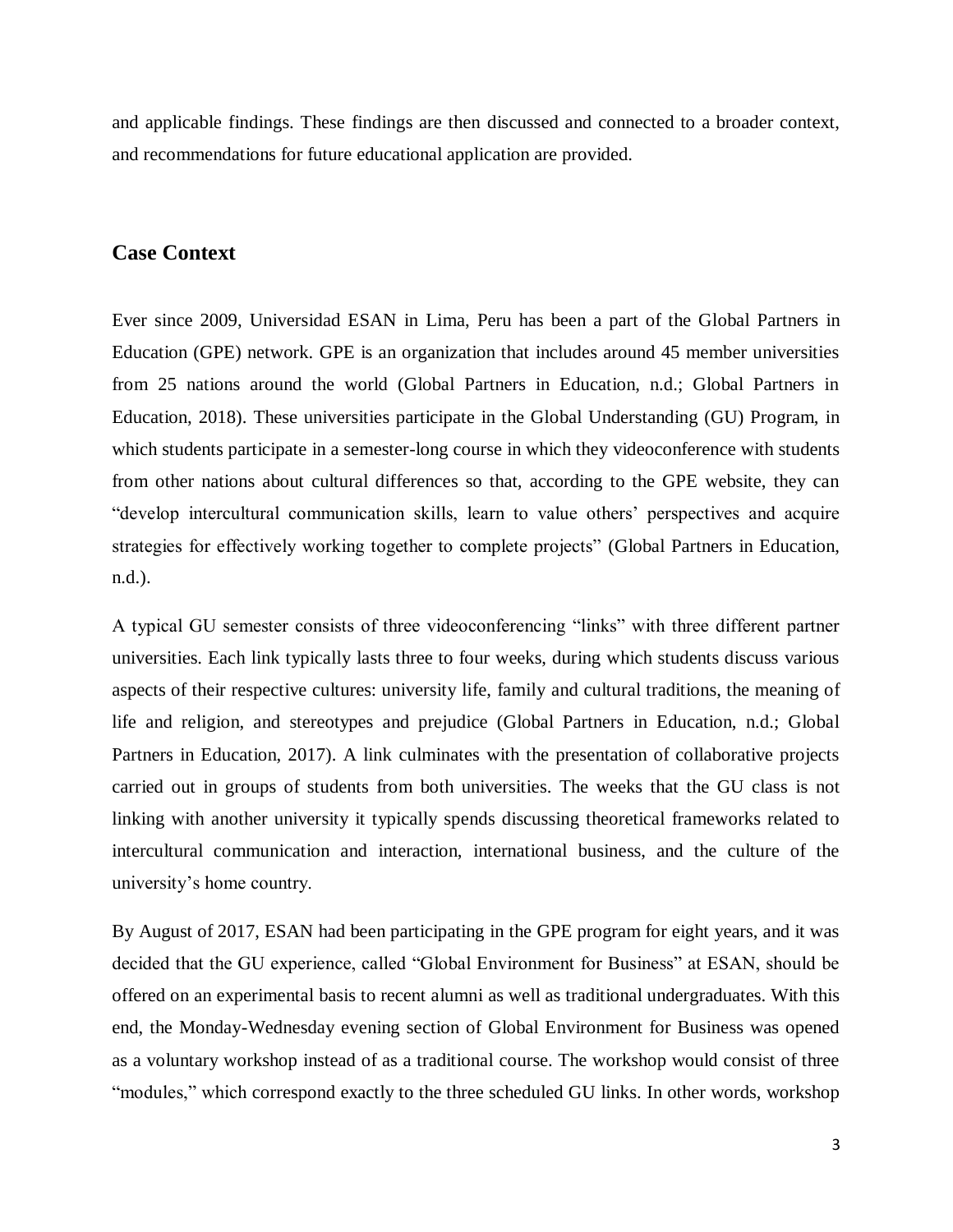participants would not take part in local, theory-based class sessions between the three links; they would only participate in the scheduled videoconferencing sessions and work with their international partners on their collaborative projects, along with fulfilling other minimal academic requirements: reading support articles about the country of the university being linked with, posting in online forums regarding lessons learned, and writing a short reflection paper after the link had ended. In addition, participants could opt to take only one of the modules, two of the modules, or all three of the modules offered. The workshop was then offered to both current undergraduate students and recent graduates of ESAN's undergraduate programs.

One of the interesting aspects of the heterogeneous population of this study is that it offers the opportunity to glean insights into the ways that recent graduates and working professionals can learn from intercultural interactions facilitated through information and communications technology (ICT), as well the ability to compare their impressions with those of traditional preprofessional, undergraduate students.

#### **Review of the Literature**

In the current global economy, it is critical for recent graduates entering the job market to possess basic employability skills, abilities that employers deem necessary for them to operate as successful professionals. "Employability" is defined by Jeswani (2016) as "being ready to work," which includes possession skills, knowledge, attitudes, and business skills to meet organizational goals (p.8). According to the American Society for Training and Development (ASTD), there are 16 basic employability skills that can be divided into six basic categories: Basic Competency Skills (reading, writing, and computation), Communication Skills (speaking and listening), Adaptability Skills (problem-solving, creative thinking), Developmental Skills (self-esteem, motivation and goal-setting, and career planning), Group Effectiveness Skills (interpersonal skills, teamwork, and negotiation skills), and Influencing Skills (understanding of organizational culture and the ability to share leadership) (Carnevale, Gainer, and Meltzer 1990).

However, according to Rosenberg, Heimler, & Motote (2012), recent graduates, university faculty, and company recruiters do not always see eye to eye about which of these basic skills are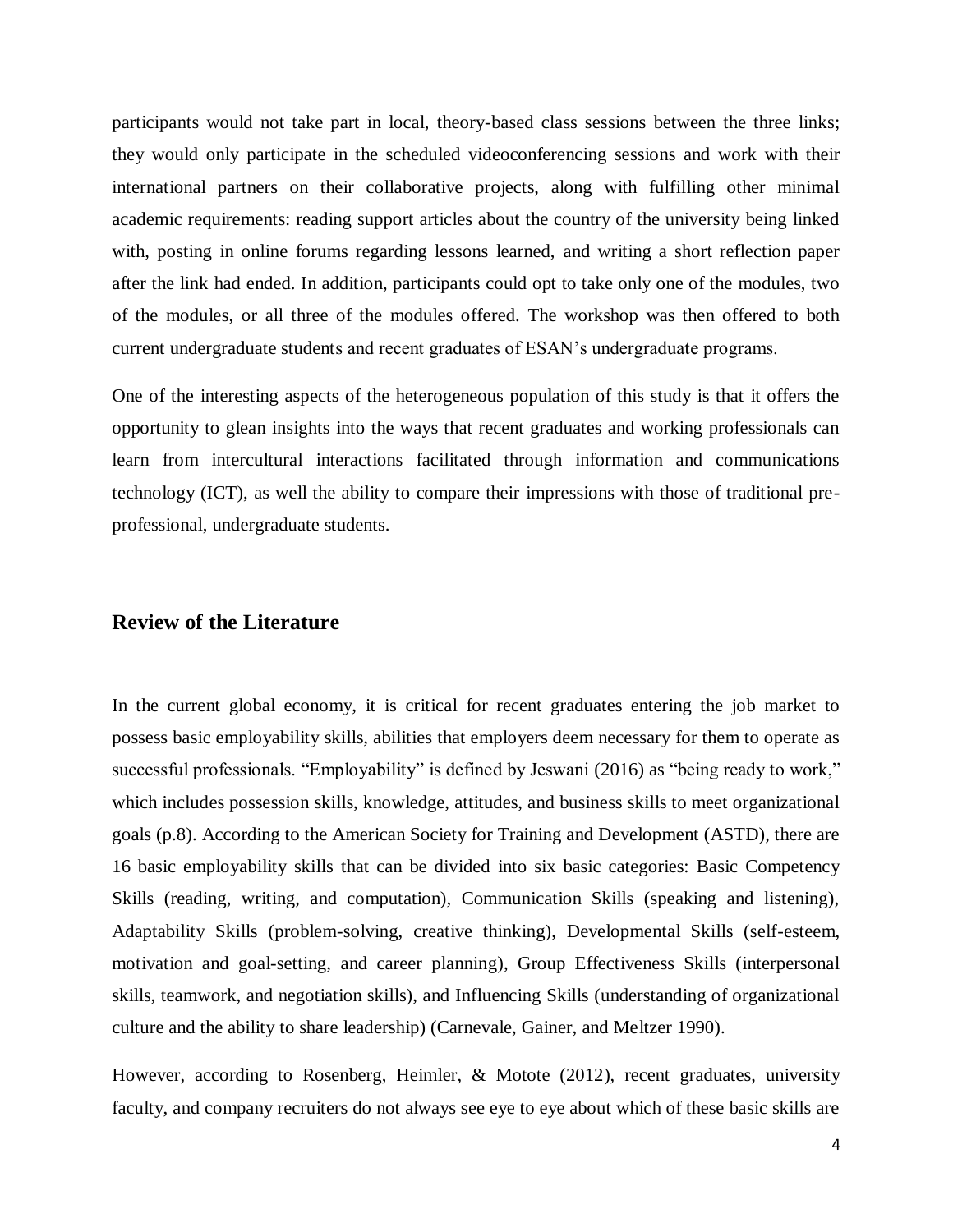most important or what skill level recent graduates have actually obtained in their time studying at institutions of higher learning. Indeed, it could be said that there is a lack of clear communication of expectations and perceptions between graduates, companies, and educational institutions.

See table 1 below

| Table 1: |  | Summary of the Literature Review |  |
|----------|--|----------------------------------|--|
|----------|--|----------------------------------|--|

| Author                                                     | Year | <b>Key Points</b>                                                                                                                  | <b>Seminal Works</b>                                                                                                                            | Argument                                                                                                                                                                  | <b>Skills Associated</b>                                                                                                                                                                    |
|------------------------------------------------------------|------|------------------------------------------------------------------------------------------------------------------------------------|-------------------------------------------------------------------------------------------------------------------------------------------------|---------------------------------------------------------------------------------------------------------------------------------------------------------------------------|---------------------------------------------------------------------------------------------------------------------------------------------------------------------------------------------|
| $\overline{US}$<br>Department<br>of Labor                  | 1991 | Industry and<br>education.<br>Community and<br>school.                                                                             | SCANS (Secretary's<br>Commission on Achieving<br>Necessary Skills) blueprint<br>for action: Building<br>community coalitions                    | The report identifies the basic<br>employability skills required for<br>workers to create and retain<br>competitive advantage.                                            | Basic literacy and numeracy<br>skills. Critical thinking.<br>Interpersonal skills.<br>Information technology skills.                                                                        |
| National<br>Association<br>of Colleges<br>and<br>Employers | 2009 | Employability.<br>Basic skills.                                                                                                    | Job outlook                                                                                                                                     | The results of the survey show<br>that the most important, and most<br>deficient, skill required are<br>communication skills.                                             | Communication skills.<br>Interpersonal skills.                                                                                                                                              |
| Rosenberg.<br>Heimler.<br>Morote                           | 2012 | Attitudes.<br>Human<br>Resource<br>managers.<br>Basic<br>employability<br>skills. Triangular<br>design.                            | Basic employability skills: a<br>triangular design approach                                                                                     | There are considerable<br>differences in opinion among<br>graduates, faculty and human<br>resource managers with regard<br>to the skills needed for job<br>performance.   | Leadership. Interpersonal<br>skills. Management skills.<br>Work ethic. Literacy and<br>numeracy skills. Critical<br>thinking. Information<br>technology skills. Systems<br>thinking skills. |
| Erasmus<br>LinkYou.<br>Project                             | 2018 | Employability.<br>Latin America.<br>Crowdsourcing.                                                                                 | https://linkyou.fahsbender.<br>pe/en/home/                                                                                                      | The employability of young<br>graduates in Latin America can<br>be improved through<br>crowdsourcing.                                                                     | Self-learning. Contact with<br>enterprises. Problem solving.<br>Networking. Information<br>technology skills.                                                                               |
| Erasmus<br>LinkYou.<br>Project                             | 2018 | Denmark.<br>Portugal. United<br>Kingdom.<br>Employability<br>skills.                                                               | Best practices case<br>studieshttps://linkyou.fahsb<br>ender.pe/en/home/                                                                        | European universities use<br>different approaches in order to<br>develop skills needed for job<br>performance.                                                            | Contact with enterprises. Self-<br>learning. Networking.<br>Decision making. Active<br>citizenship. Respect for<br>cultural differences. Creativity.                                        |
|                                                            |      |                                                                                                                                    |                                                                                                                                                 |                                                                                                                                                                           |                                                                                                                                                                                             |
| Boni<br>Calabuig                                           | 2017 | Cosmopolitanis<br>m. Global<br>citizenship.<br>Internationalizati<br>on of higher<br>education.<br>Cooperation<br>and competition. | Education for global<br>citizenships at Universities:<br>Potentialities of formal and<br>informal learning spaces to<br>foster cosmopolitanism. | Both formal (i.e., university<br>electives) and informal spaces<br>(i.e., student groups) are useful in<br>order to promote global<br>citizenship in university students. | Self-learning. Critical thinking.<br>Social awareness, Global<br>perspective. Group work.<br>Ethics. Active participation.<br>Respect for cultural<br>awareness.                            |

Source: Authors compilation

Table 1 presents references regarding employability and the skills associated with it. The US Department of Labor's 1991 report, together by the Secretary's Commission on Achieving Necessary Skills (SCANS), carried out research regarding the basic skills required for workers to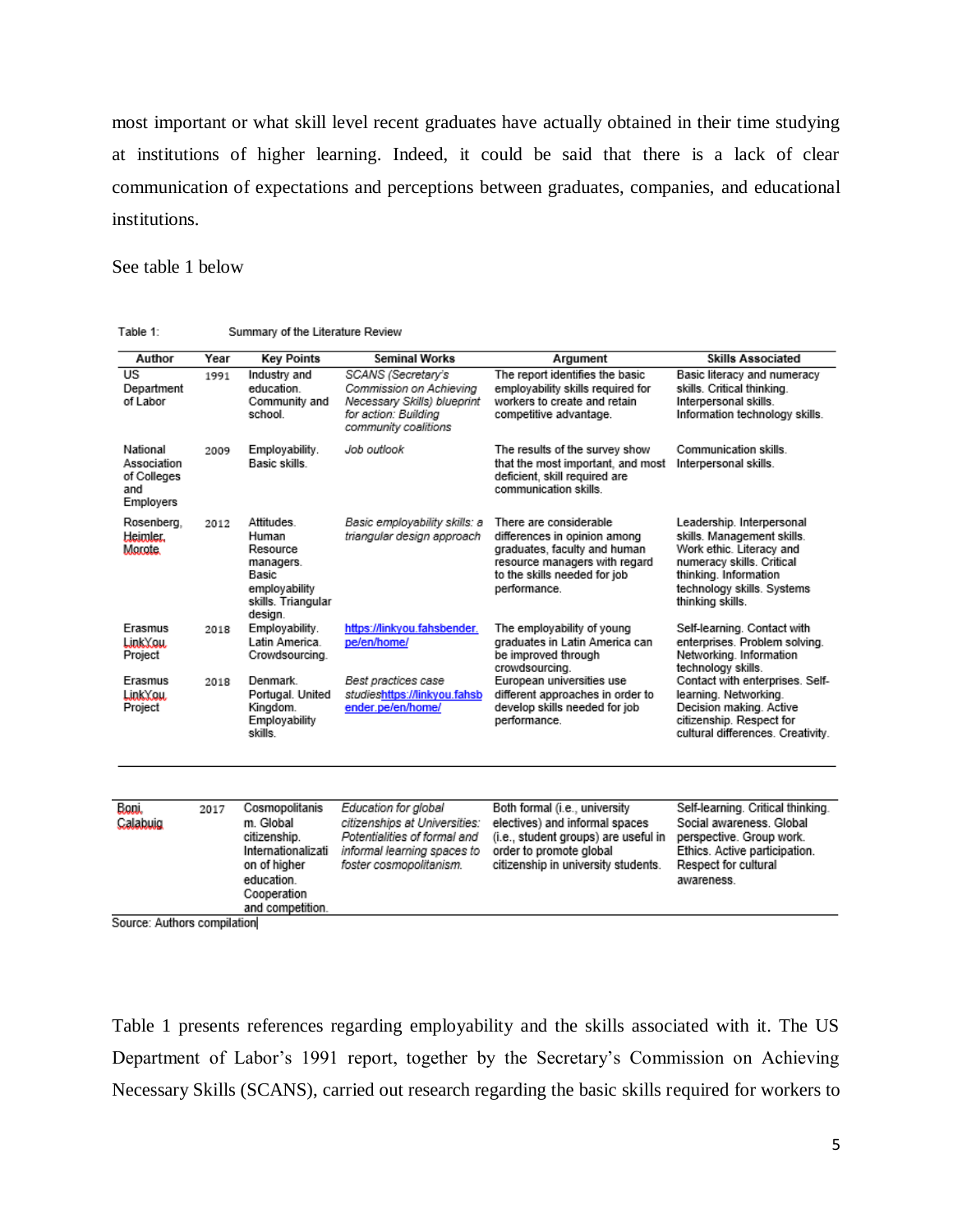help US industries to be competitive and found that "students believed that employment skills were learned on the job, through participation in extracurricular activities or simply by osmosis" (p. 9); later, the results of the 2005 edition of this same study reported that inadequacies regarding employability skills were related to work ethic and explained negative business performance.

Additionally, the 2009 Job Outlook report from the US National Association of Colleges and Employers states that employers consider communication skills to be the most important skill for employability and, at the same time, the skill which was most lacking among recent university graduates. It can definitely be said, as Rosenberg, Heimler, & Morote put it, "the need for additional training of recent graduates appears to be a major concern" (2012, p. 15).

#### **Research Method**

The population of participants in the Global Environment for Business workshop at ESAN included current undergraduates, recent graduates who were not yet working, and recent graduates who had recently started working. The result was a heterogeneous mix of perspectives and life experiences through which the videoconferencing experience was filtered.

Six alumni (four working and two not yet working) and three undergraduates (none already working) took part in the module on the United States. Two alumni who were not yet working and two undergraduates who were not yet working took part in the module on Mexico. Two alumni (both working) and five undergraduates (four not yet working and one already working) took part in the module on the United States.

After each link, a survey was applied to take advantage of lessons to be learned regarding the workshop's perceived effect on participants' employability skills (see Appendix A). The survey consisted of questions regarding both the content of the workshop and the technology used in the workshop. Once the survey data from all three modules was aggregated, qualitative content analysis was used to identify the major themes the students identified regarding the usefulness of the workshop experience.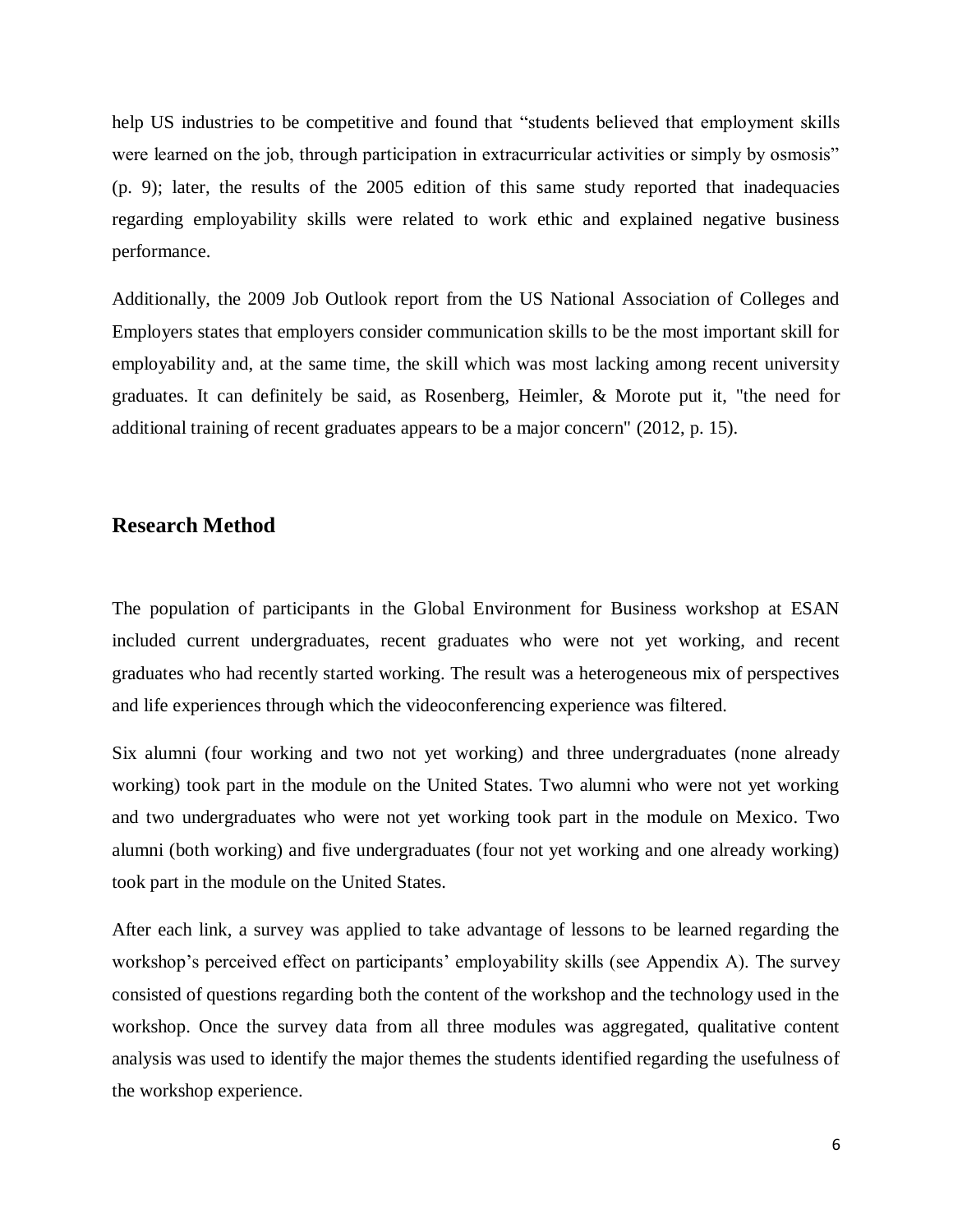#### **Results**

One of the most prominent results highlighted in the surveys was the emphasis alumni and working students gave to the workshop's usefulness in terms of increasing their employability skills. As one working alumnus who participated in the China module explained,

"Understanding a different culture can help us in new business activities as well as in making new friends in other countries." One recent graduate who was not working at the moment said of the United States module, "In the case of careers, it is essential to take cultural awareness courses. In all the jobs that I have had in English, it was very important knowing how to interact with foreigners. In marketing we work with all types of people so learning their customs and how to relate to them seems to me the most interesting part of the course."

In contrast, pre-professional undergraduates, while many times noting in passing that the workshop would help them professionally in the future, gave much more emphasis to the social benefits and increase in general knowledge that the workshop afforded. As one undergraduate who was not yet working who participated in the Mexico module stated,

"[The workshop] helped me a lot, 'cause [sic] I think I have learned about another Latin America country and realized that even though we are from the same continent we do have some differences in different terms, such as traditions, habits, etc."

More specifically, the results of the survey show that there were five general ways in which participants identified that the workshop would help them grow professionally. First of all, four participants, all of them graduated and/or currently working, mentioned that it had helped them learn how to manage intercultural or international business relationships better. One recent graduate who was not yet working said of the US module,

"I learned how to handle different people from around the world." Similarly, a recent, working graduate who participated in the US module said, "The importance of the workshop is to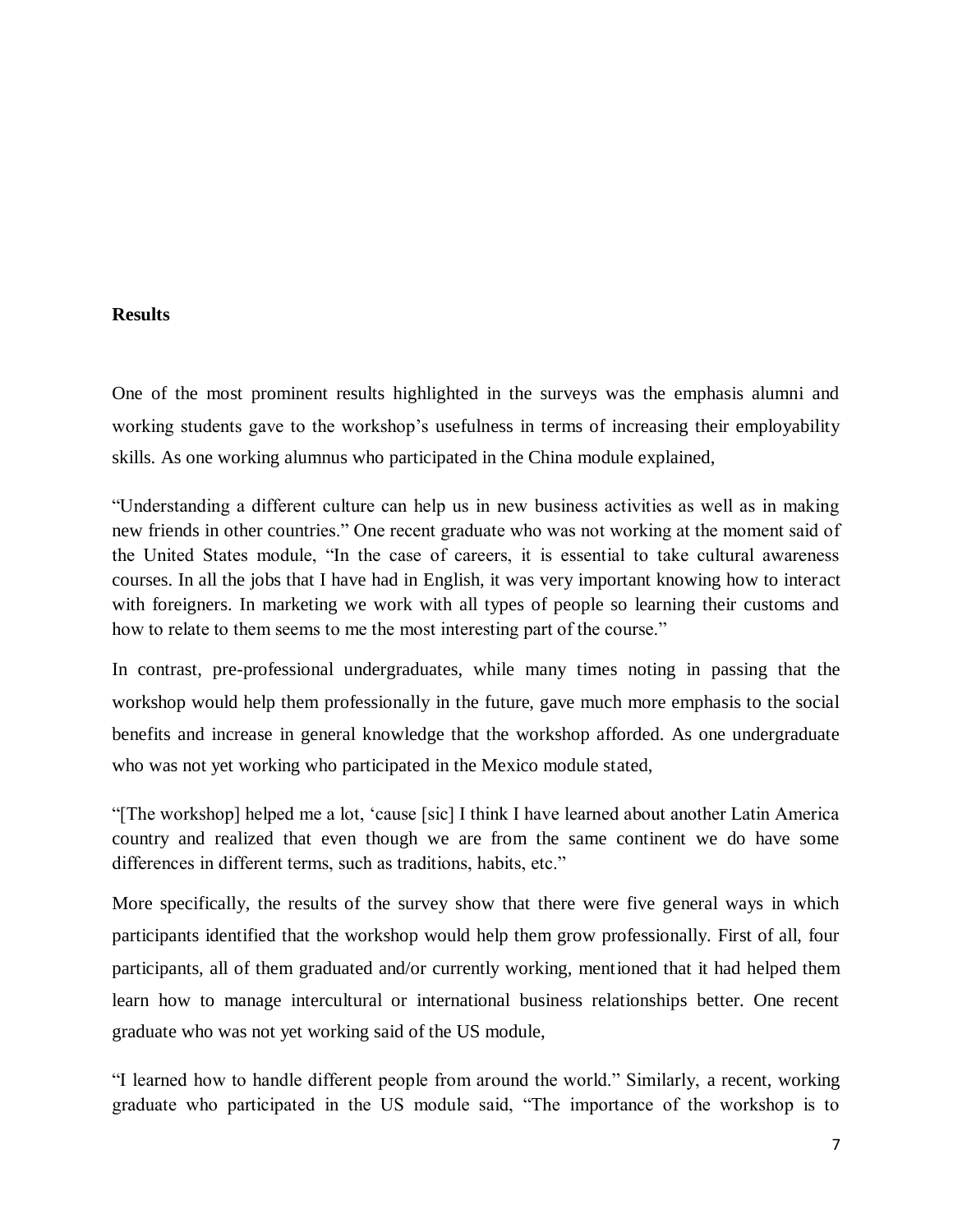understand the difference between American society and Peruvian [society], in order to manage relations. In my professional life I work in international banks."

Another way that some participants mentioned that the workshop would benefit them in the working world was that it would improve their intercultural communication skills at work. One recent working graduate who participated in the US module stated,

"Understanding the culture helps me to know new ways of communicating with people from the USA. At the moment, I work with the USA [sic] office, and now I can understand more insights that are a difficult matter at work."

In the same vein, another recent graduate who was not yet working and also an undergraduate student, both participants in the US module, said the workshop specifically helped them to know how to negotiate better with foreigners and that this could help them professionally in the future.

A third way several participants said the workshop had improved their professional outlook was that it gave them an opportunity to practice their English language skills. Peru is a Spanishspeaking country, and some people might not have many opportunities to practice English outside of a setting like that afforded by the workshop. One recent, working graduate said of the China module,

"I believe this workshop helped me to develop my skills to not only practice English but also learn how to communicate with foreign students, with different cultures, schedules and thoughts."

Fourth, one recent, working graduate who was applying to master's degree programs stated that having participated in the workshop would help her present herself to others as a more capable professional due to the credentials the workshop gave her:

"[I can adapt] a great workshop to my CV … [this] says that I was interested in other countries and perspectives [and] would look good on my job application [and applications] for my postgraduate [studies,] and the best part [is that] I can take some parts [of the workshop experience] for my thesis work."

In a similar but much more general way, an undergraduate who participated in the Mexico module identified a way in which the workshop helped her identify more professional opportunities for herself: *"[Mexico and Peru] are very similar, particularly in culture and values. I think that I wouldn't have problems if I worked there."*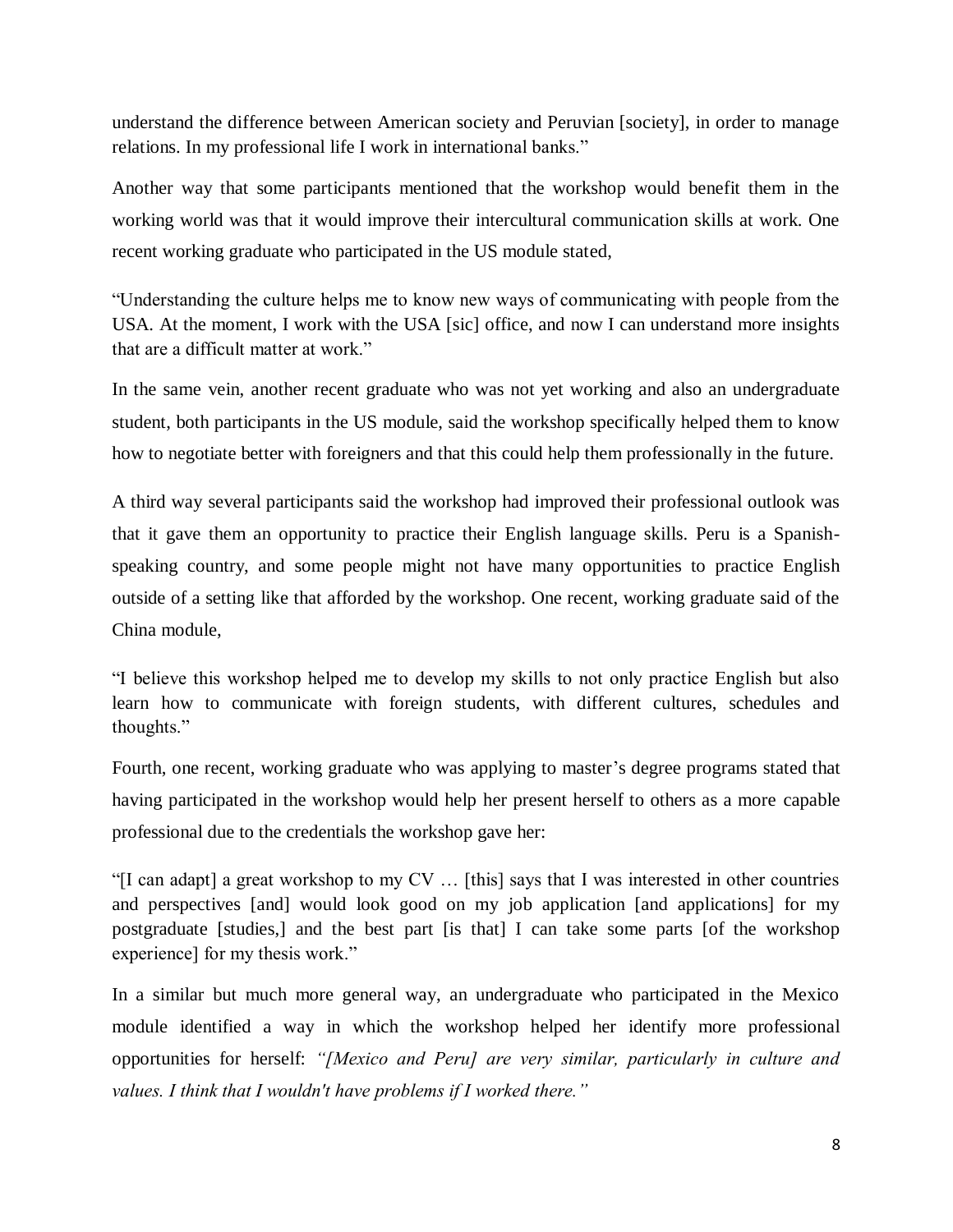Fifth, a few participants identified that the workshop would help them professionally but in general terms of "sharing culture" and "increasing intercultural understanding." For example, an undergraduate who participated in the US module said of the workshop,

"I consider that it taught me to have a more open idea about the intercultural context in the USA. The developed skills such as sharing of ideas and getting to know another culture [will allow] me to develop a more successful professional life."

The sole working undergraduate who participated in the workshop, specifically the China module, stated,

"This workshop was very important for me, both for my job and for my university degree program, since although I already had knowledge due to my having worked in China for six years, this workshop served to help me understand the culture of this country more in depth, to understand other aspects than those I already knew, which will serve me in my professional life."

Although these observations of how the workshop will help the participants professionally are general, they are grounded in careful thought and still focus on how the workshop will help the participants professionally in the future.

One final pattern worth mentioning is that every single one of the participants surveyed in all three modules stated that they would recommend this workshop to friends because they found it interesting and useful. One recent, working graduate who participated in the US module even went so far as to say,

"Honestly, I believe it is an excellent idea to offer [this workshop] to graduate students because we have been studying for so long, but this shows us how [intercultural communication] actually is at work. You learn more specific stuff about your career and what you specifically are doing at the moment."

## **Discussion and Conclusions**

Indeed, the participants of the Global Environment for Business workshop were able to identify key ways in which this intercultural interactive experience mediated by ICT was useful to them. More specifically, graduates and working people were much more mindful of the ways the workshop would help professionally, perhaps due to the fact that they were more focused on the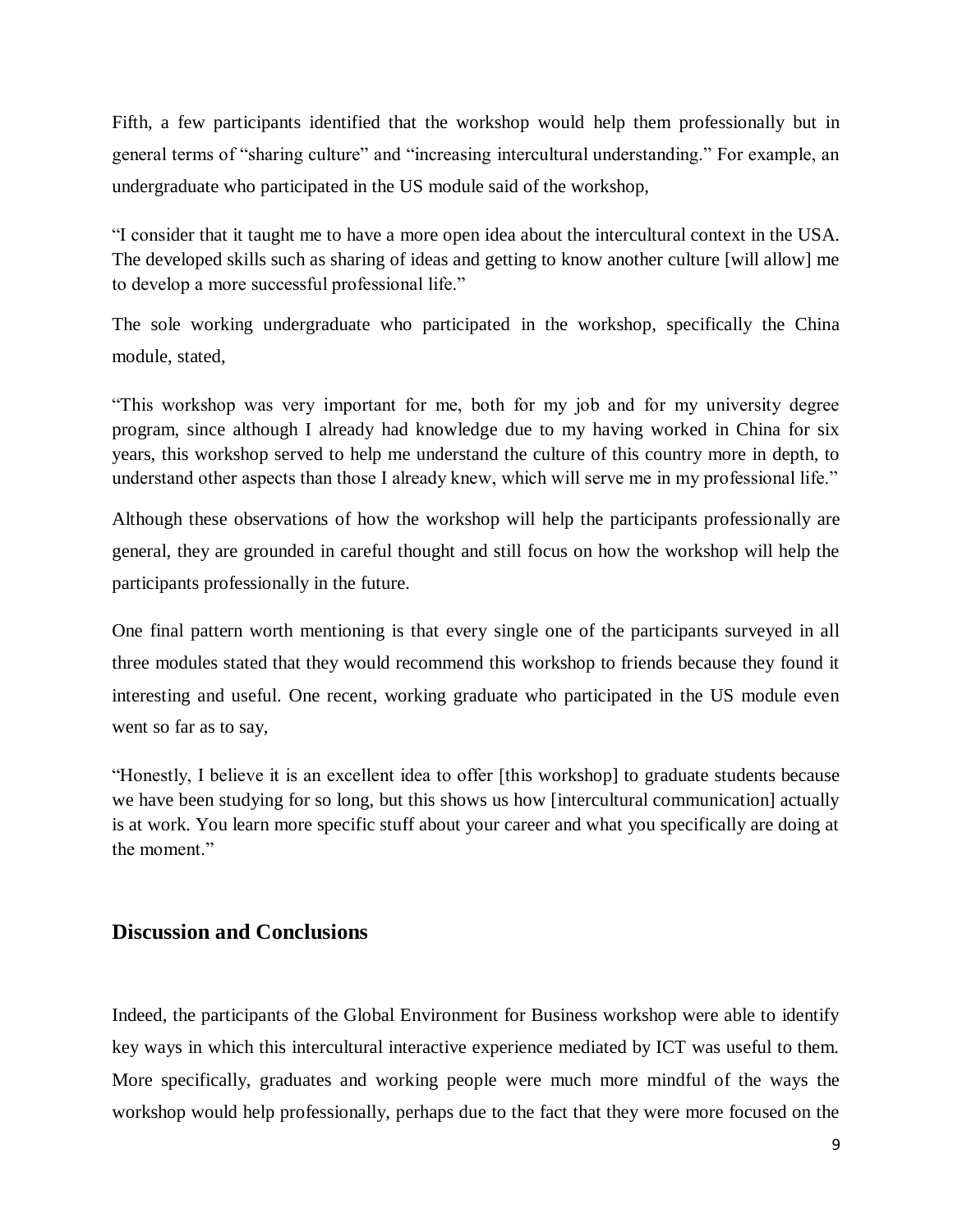practical applications of the intercultural experience as opposed to the social and theoretical aspects. This lines up with the findings of Olivos (2016), who states that videoconferencing or synchronous interaction through international, interactive sessions conducted by expert faculty provides intercultural knowledge acquisition in students and also facilitates the development of social values, cultural values, and the appreciation of diverse cultures.

Regarding the skills that the participants believed the workshop experience would help them hone, one of the most prominent was the ability to effectively manage intercultural business relations. According to the ASTD categorization of employability skills, this would fall under the category of "Group Effectiveness Skills" (Carnevale, Gainer, and Meltzer 1990). This links to employability skill (Boni and Calabuig 2017), SCANS (1991). A second important skill the workshop increased, according to participants, was intercultural workplace communication skills, including negotiation skills, which are culturally dependent (Weiss & Stripp, 1998). A third skill the participants identified the workshop as improving was their English language skills. This links to employability skill and Intercultural Competence (Adler and Bartholomev 1992).

A fourth way participants stated the workshop had benefited them was the increased professional credentials with which the experience provided them. Finally, it is important to highlight that the participants all recommended the workshop, with its brief theoretical overview, its videoconferencing, and its international collaborative projects. This indicates that, in addition to being beneficial for the undergraduates the normal course is usually offered to, this kind of experience could be quite valuable to those who are no longer studying a traditional undergraduate degree, such as graduate students and working professionals.

In conclusion, it can be said that universities can improve employability providing students and alumni with international academic activities based on sustainable methodologies as it is the use of technological tools, this is in order to promote the acquisition of skills related to intercultural communication in an international virtual context. Further investigation should be done on this study and this topic of employability.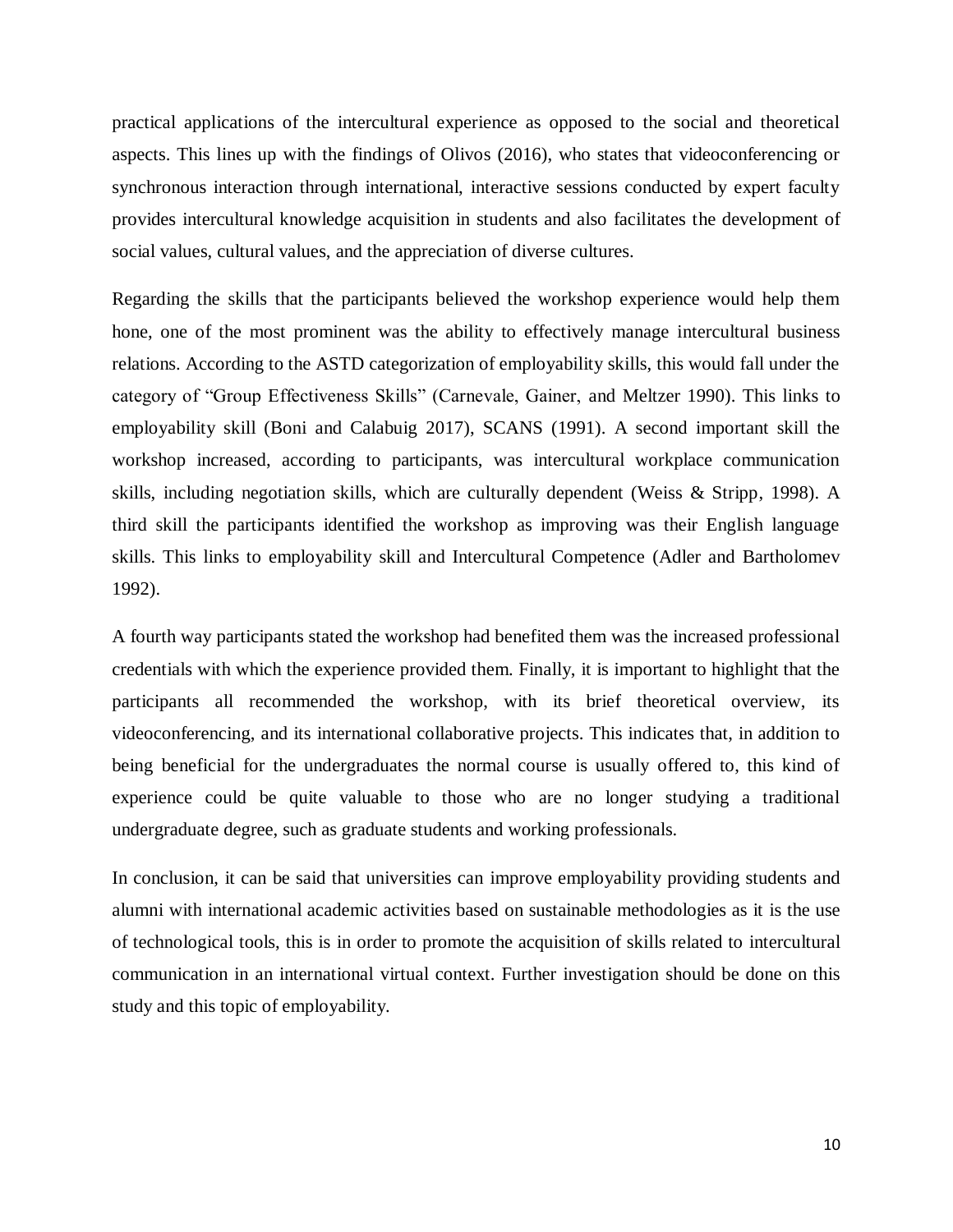## **References**

Adler, N.J & Bartholomew, S. (1992). Managing globally competent people. Academy of Management, 6(3), 52-65

Boni, A. & Calabuig, C. (2017). Education for global citizenship at universities: Potentialities of formal and informal learning spaces to foster cosmopolitanism. *Journal of Studies in International Education*, *21*(1), 22-38.

Carnevale, A. P.; Gainer, L. J.; and Meltzer, A. S. (1990). Workplace basics: The essential skills employers want. San Francisco: Jossey-Bass.

Global Partners in Education (2017, April 1). *Global Understanding core 2017*. Retrieved from <http://collab.eai.ecu.edu/display/gutr/Main+GU+Teachers+Resources>

Global Partners in Education (2018, November 2). *Master F2018 Global Understanding contact list.* Retrieved from<http://collab.eai.ecu.edu/display/gutr/Main+GU+Teachers+Resources>

Global Partners in Education (no date). *Global Partners in Education.* Retrieved from [http://thegpe.org](http://thegpe.org/)

Hart, C. (2018). Doing a Literature Review: Releasing the Research Imagination. Thousand Oaks, CA: Sage.

Jeswani, S. (2016). Assessment of employability skills among fresh engineering graduates: A structural equation modeling approach. *The IUP Journal of Soft Skills*, *10*(2), 7-43.

Linkyou. (2017, August 29). *Latin American needs report*. Retrieved fro[m](https://linkyou.fahsbender.pe/wp-content/uploads/2018/04/NeedsReport_29ago17.pdf) [https://linkyou.fahsbender.pe/wp-content/uploads/2018/04/NeedsReport\\_29ago17.pdf](https://linkyou.fahsbender.pe/wp-content/uploads/2018/04/NeedsReport_29ago17.pdf)

Linkyou (2018). Best practices case studies. Retrieved from <https://linkyou.fahsbender.pe/en/outputs/>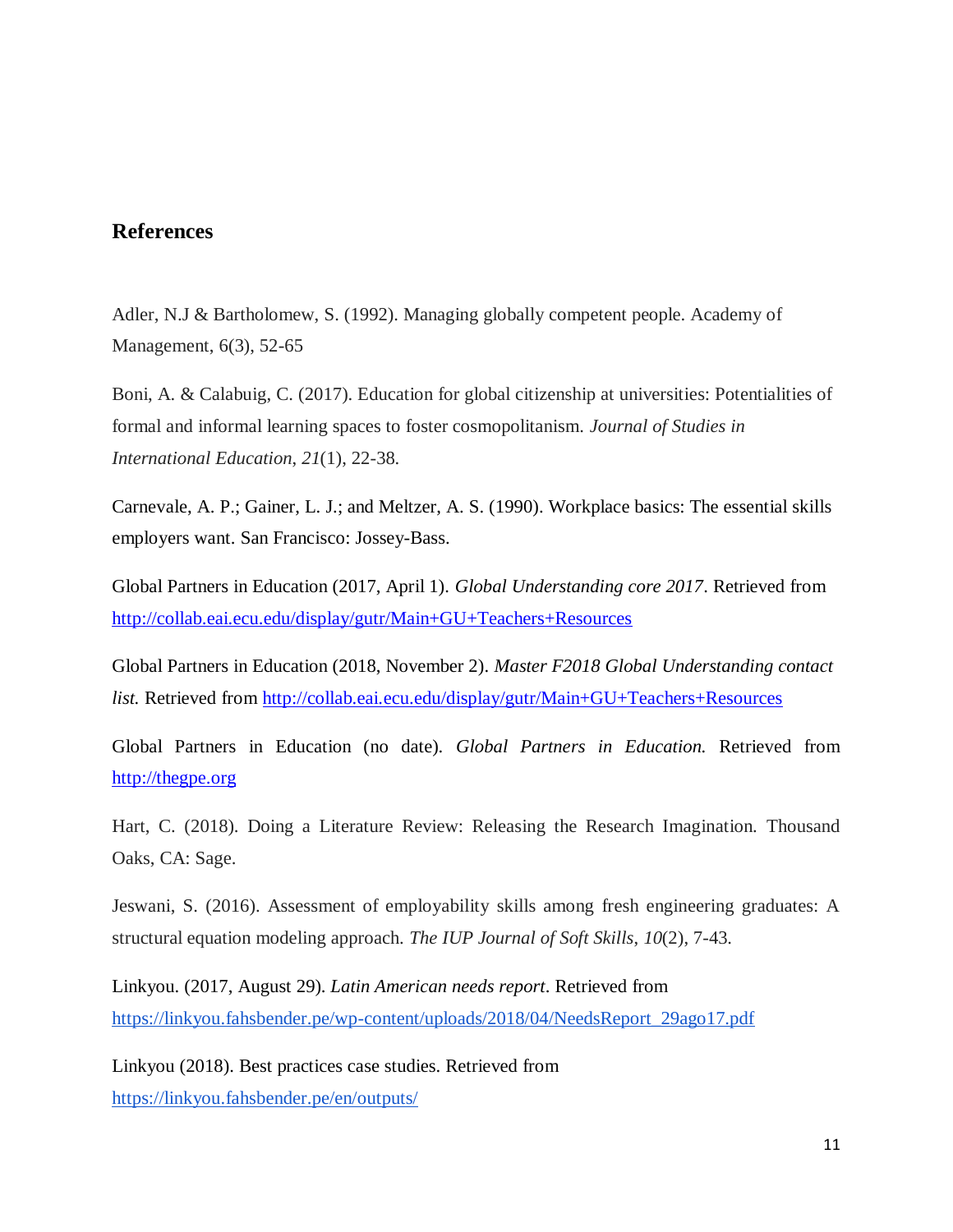Linkyou (2018). Cooperation between Latin America and Europe for employability. Retrieved from<https://linkyou.fahsbender.pe/en/home/>

National Association of Colleges and Employers (2009). *Job outlook.* Bethlehem, PA: NACE.

Olivos Rossini, L. M. (2016). Internationalization at home: Technology-supported multicultural learning in Peru. Tilburg: CentER, Dissertation Series. Center for Economic Research.

Rosenberg, S., Heimler, R., & Morote, E. S. (2012). Basic employability skills: a triangular design approach. *Education+Training*, *54* (1), 7-20.

US Department of Labor: The Secretary's Commission on Achieving Necessary Skills (SCANS) (1991). SCANS blueprint for action: Building community coalitions. Washington, DC: US Department of Labor, The Secretary's Commission on Achieving Necessary Skills (SCANS).

Weiss, S. E., & Stripp, W. (1998). Negotiating with foreign business persons. In Niemeier, S., Campbell, C. P., & R. Dirven (Eds.), *Cultural context in business communication* (pp. 51-114). Philadelphia, PA: John Benjamins.

#### **Appendix A: Global Environment for Business Post-Module Survey**

1. Please mark the appropriate option: I am a \_\_\_\_\_student \_\_\_\_graduate.

Are you currently working? \_\_\_Yes \_\_No

2. About the content of the workshop: please explain how you think what you have learned can positively impact your professional life.

3. About the methodology and the use of the technology in the workshop:

Do you feel comfortable with communicating via the different media? Fes No

Which one is your preferred medium for the workshop?